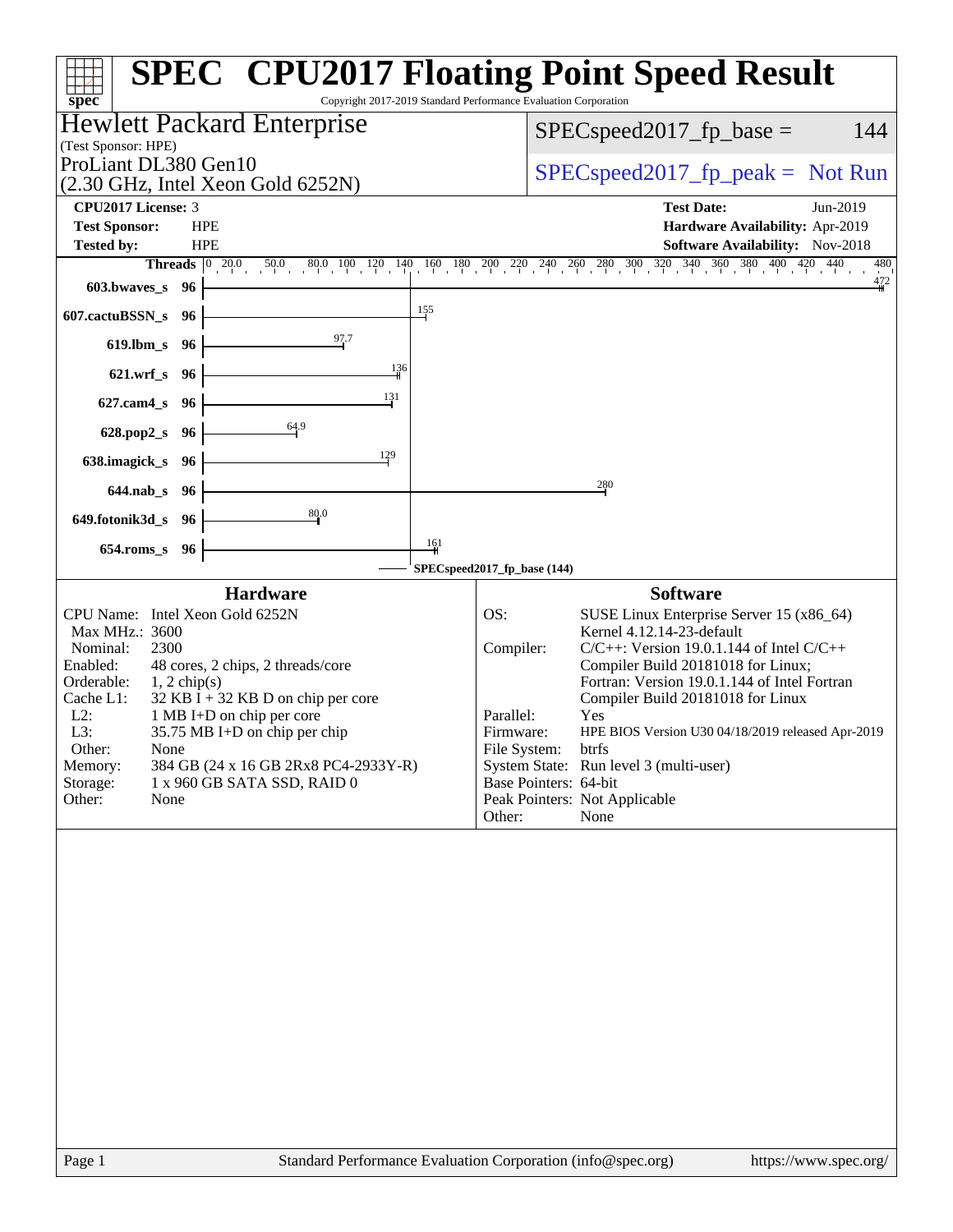Copyright 2017-2019 Standard Performance Evaluation Corporation

## Hewlett Packard Enterprise

(Test Sponsor: HPE)

(2.30 GHz, Intel Xeon Gold 6252N)

 $SPEC speed2017_fp\_base = 144$ 

## ProLiant DL380 Gen10  $SPEC speed2017$  [p\_peak = Not Run

**[spec](http://www.spec.org/)**

**[CPU2017 License:](http://www.spec.org/auto/cpu2017/Docs/result-fields.html#CPU2017License)** 3 **[Test Date:](http://www.spec.org/auto/cpu2017/Docs/result-fields.html#TestDate)** Jun-2019 **[Test Sponsor:](http://www.spec.org/auto/cpu2017/Docs/result-fields.html#TestSponsor)** HPE **[Hardware Availability:](http://www.spec.org/auto/cpu2017/Docs/result-fields.html#HardwareAvailability)** Apr-2019 **[Tested by:](http://www.spec.org/auto/cpu2017/Docs/result-fields.html#Testedby)** HPE **[Software Availability:](http://www.spec.org/auto/cpu2017/Docs/result-fields.html#SoftwareAvailability)** Nov-2018

## **[Results Table](http://www.spec.org/auto/cpu2017/Docs/result-fields.html#ResultsTable)**

|                                            | <b>Base</b>    |                   |       |                | <b>Peak</b> |                |       |                |                |              |                |              |                |              |
|--------------------------------------------|----------------|-------------------|-------|----------------|-------------|----------------|-------|----------------|----------------|--------------|----------------|--------------|----------------|--------------|
| <b>Benchmark</b>                           | <b>Threads</b> | <b>Seconds</b>    | Ratio | <b>Seconds</b> | Ratio       | <b>Seconds</b> | Ratio | <b>Threads</b> | <b>Seconds</b> | <b>Ratio</b> | <b>Seconds</b> | <b>Ratio</b> | <b>Seconds</b> | <b>Ratio</b> |
| $603.bwaves$ s                             | 96             | 125               | 471   | 125            | 473         | 125            | 472   |                |                |              |                |              |                |              |
| 607.cactuBSSN s                            | 96             | $\underline{108}$ | 155   | 108            | 155         | 108            | 155   |                |                |              |                |              |                |              |
| $619.$ lbm_s                               | 96             | 53.6              | 97.7  | 53.9           | 97.1        | 53.5           | 98.0  |                |                |              |                |              |                |              |
| $621$ .wrf s                               | 96             | 97.9              | 135   | 96.7           | 137         | 96.9           | 136   |                |                |              |                |              |                |              |
| $627$ .cam $4$ <sub>S</sub>                | 96             | 67.4              | 132   | 67.6           | <b>131</b>  | 67.8           | 131   |                |                |              |                |              |                |              |
| $628.pop2_s$                               | 96             | 184               | 64.7  | 182            | 65.2        | 183            | 64.9  |                |                |              |                |              |                |              |
| 638.imagick_s                              | 96             | 112               | 129   | 112            | 129         | 112            | 128   |                |                |              |                |              |                |              |
| $644$ .nab s                               | 96             | 62.3              | 280   | 62.5           | 280         | 62.4           | 280   |                |                |              |                |              |                |              |
| 649.fotonik3d s                            | 96             | 114               | 80.0  | 113            | 80.5        | 115            | 79.6  |                |                |              |                |              |                |              |
| $654$ .roms s                              | 96             | 96.6              | 163   | 97.7           | <b>161</b>  | 98.0           | 161   |                |                |              |                |              |                |              |
| $SPEC speed2017$ fp base =<br>144          |                |                   |       |                |             |                |       |                |                |              |                |              |                |              |
| $CDFC_{\text{cmod}}$ $42017$ for negle $-$ |                |                   |       | $N \sim 1$     |             |                |       |                |                |              |                |              |                |              |

**[SPECspeed2017\\_fp\\_peak =](http://www.spec.org/auto/cpu2017/Docs/result-fields.html#SPECspeed2017fppeak) Not Run**

Results appear in the [order in which they were run.](http://www.spec.org/auto/cpu2017/Docs/result-fields.html#RunOrder) Bold underlined text [indicates a median measurement](http://www.spec.org/auto/cpu2017/Docs/result-fields.html#Median).

### **[Operating System Notes](http://www.spec.org/auto/cpu2017/Docs/result-fields.html#OperatingSystemNotes)**

 Stack size set to unlimited using "ulimit -s unlimited" Transparent Huge Pages enabled by default Prior to runcpu invocation Filesystem page cache synced and cleared with: sync; echo 3> /proc/sys/vm/drop\_caches

### **[General Notes](http://www.spec.org/auto/cpu2017/Docs/result-fields.html#GeneralNotes)**

Environment variables set by runcpu before the start of the run: KMP\_AFFINITY = "granularity=core,compact" LD\_LIBRARY\_PATH = "/home/cpu2017\_fpSpeed/lib/ia32:/home/cpu2017\_fpSpeed/lib/intel64" OMP\_STACKSIZE = "192M"

 Binaries compiled on a system with 1x Intel Core i9-7900X CPU + 32GB RAM memory using Redhat Enterprise Linux 7.5 NA: The test sponsor attests, as of date of publication, that CVE-2017-5754 (Meltdown) is mitigated in the system as tested and documented. Yes: The test sponsor attests, as of date of publication, that CVE-2017-5753 (Spectre variant 1) is mitigated in the system as tested and documented. Yes: The test sponsor attests, as of date of publication, that CVE-2017-5715 (Spectre variant 2) is mitigated in the system as tested and documented.

## **[Platform Notes](http://www.spec.org/auto/cpu2017/Docs/result-fields.html#PlatformNotes)**

BIOS Configuration: Thermal Configuration set to Maximum Cooling Memory Patrol Scrubbing set to Disabled

**(Continued on next page)**

Page 2 Standard Performance Evaluation Corporation [\(info@spec.org\)](mailto:info@spec.org) <https://www.spec.org/>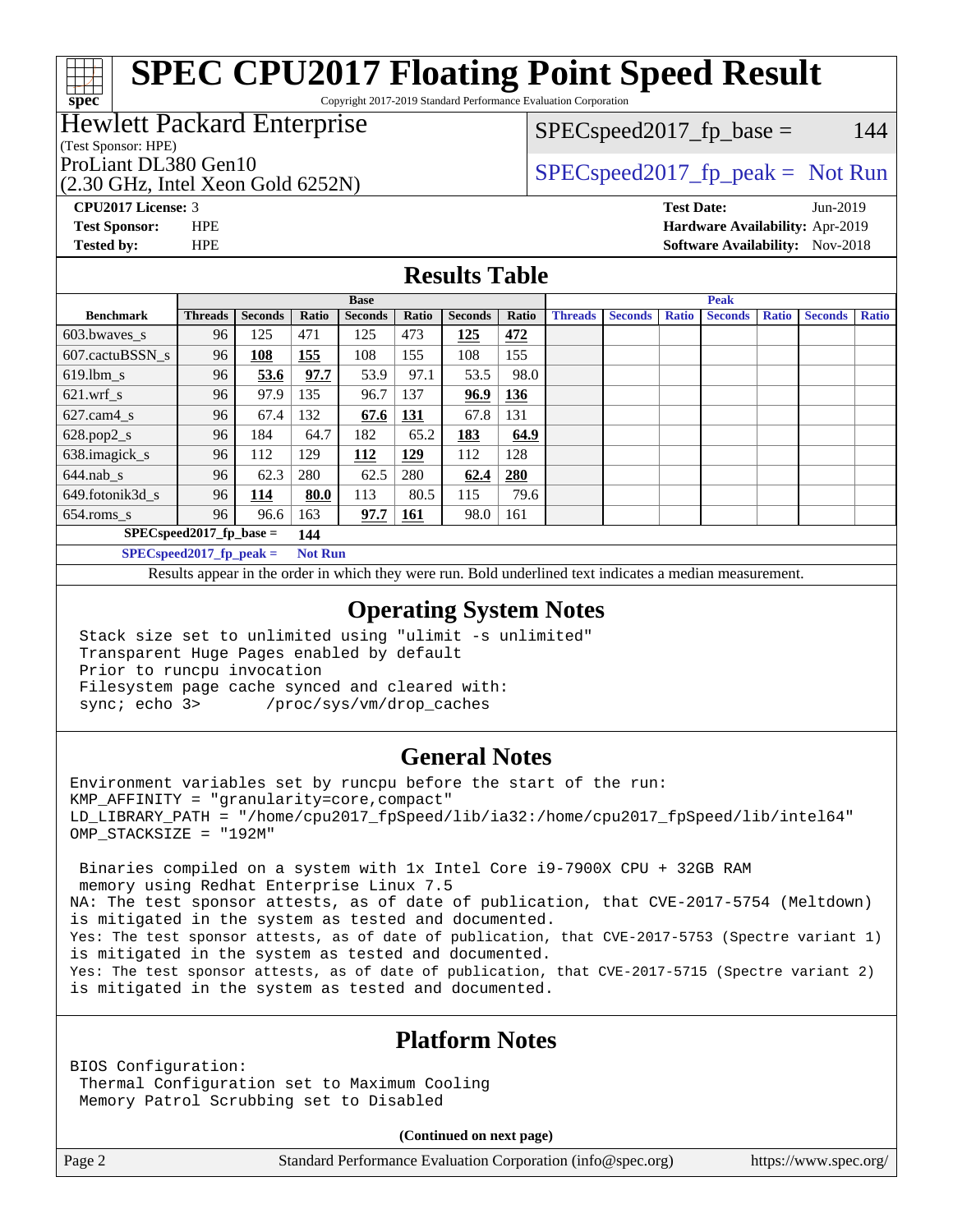Copyright 2017-2019 Standard Performance Evaluation Corporation

## Hewlett Packard Enterprise

 $SPEC speed2017<sub>fp</sub> base = 144$ 

# (Test Sponsor: HPE)

(2.30 GHz, Intel Xeon Gold 6252N)

ProLiant DL380 Gen10  $SPEC speed2017$  [p\_peak = Not Run

**[spec](http://www.spec.org/)**

**[CPU2017 License:](http://www.spec.org/auto/cpu2017/Docs/result-fields.html#CPU2017License)** 3 **[Test Date:](http://www.spec.org/auto/cpu2017/Docs/result-fields.html#TestDate)** Jun-2019 **[Test Sponsor:](http://www.spec.org/auto/cpu2017/Docs/result-fields.html#TestSponsor)** HPE **[Hardware Availability:](http://www.spec.org/auto/cpu2017/Docs/result-fields.html#HardwareAvailability)** Apr-2019 **[Tested by:](http://www.spec.org/auto/cpu2017/Docs/result-fields.html#Testedby)** HPE **[Software Availability:](http://www.spec.org/auto/cpu2017/Docs/result-fields.html#SoftwareAvailability)** Nov-2018

#### **[Platform Notes \(Continued\)](http://www.spec.org/auto/cpu2017/Docs/result-fields.html#PlatformNotes)**

Page 3 Standard Performance Evaluation Corporation [\(info@spec.org\)](mailto:info@spec.org) <https://www.spec.org/> LLC Prefetch set to Enabled LLC Dead Line Allocation set to Disabled Enhanced Processor Performance set to Enabled Workload Profile set to General Peak Frequency Compute Energy/Performance Bias set to Balanced Power Workload Profile set to Custom Numa Group Size Optimization set to Flat Sysinfo program /home/cpu2017\_fpSpeed/bin/sysinfo Rev: r5974 of 2018-05-19 9bcde8f2999c33d61f64985e45859ea9 running on linux-9mbf Thu Jun 13 01:42:43 2019 SUT (System Under Test) info as seen by some common utilities. For more information on this section, see <https://www.spec.org/cpu2017/Docs/config.html#sysinfo> From /proc/cpuinfo model name : Intel(R) Xeon(R) Gold 6252N CPU @ 2.30GHz 2 "physical id"s (chips) 96 "processors" cores, siblings (Caution: counting these is hw and system dependent. The following excerpts from /proc/cpuinfo might not be reliable. Use with caution.) cpu cores : 24 siblings : 48 physical 0: cores 0 1 2 3 4 5 6 8 9 10 11 12 13 16 17 18 19 20 21 25 26 27 28 29 physical 1: cores 0 1 2 3 4 5 6 8 9 10 11 12 13 16 17 18 19 20 21 25 26 27 28 29 From lscpu: Architecture: x86\_64<br>CPU op-mode(s): 32-bit, 64-bit CPU op-mode $(s)$ : Byte Order: Little Endian CPU(s): 96 On-line CPU(s) list: 0-95 Thread(s) per core: 2 Core(s) per socket: 24 Socket(s): 2 NUMA node(s): 2 Vendor ID: GenuineIntel CPU family: 6 Model: 85 Model name: Intel(R) Xeon(R) Gold 6252N CPU @ 2.30GHz Stepping: 7 CPU MHz: 2300.000 BogoMIPS: 4600.00 Virtualization: VT-x L1d cache: 32K L1i cache: 32K L2 cache: 1024K **(Continued on next page)**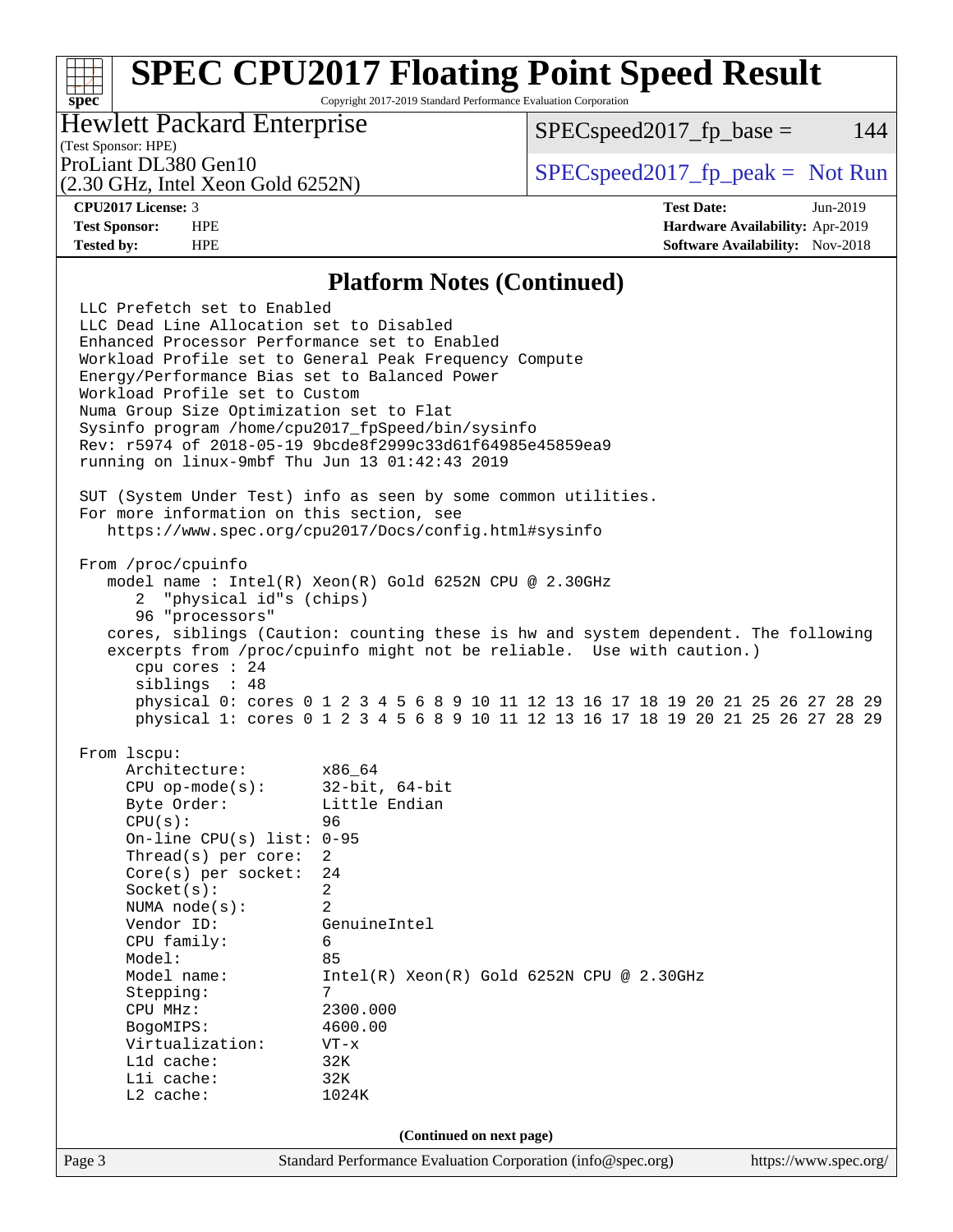#### **[spec](http://www.spec.org/) [SPEC CPU2017 Floating Point Speed Result](http://www.spec.org/auto/cpu2017/Docs/result-fields.html#SPECCPU2017FloatingPointSpeedResult)** Copyright 2017-2019 Standard Performance Evaluation Corporation (Test Sponsor: HPE) Hewlett Packard Enterprise (2.30 GHz, Intel Xeon Gold 6252N) ProLiant DL380 Gen10  $SPEC speed2017$  [p\_peak = Not Run  $SPEC speed2017<sub>fp</sub> base = 144$

#### **[CPU2017 License:](http://www.spec.org/auto/cpu2017/Docs/result-fields.html#CPU2017License)** 3 **[Test Date:](http://www.spec.org/auto/cpu2017/Docs/result-fields.html#TestDate)** Jun-2019

**[Test Sponsor:](http://www.spec.org/auto/cpu2017/Docs/result-fields.html#TestSponsor)** HPE **[Hardware Availability:](http://www.spec.org/auto/cpu2017/Docs/result-fields.html#HardwareAvailability)** Apr-2019 **[Tested by:](http://www.spec.org/auto/cpu2017/Docs/result-fields.html#Testedby)** HPE **[Software Availability:](http://www.spec.org/auto/cpu2017/Docs/result-fields.html#SoftwareAvailability)** Nov-2018

#### **[Platform Notes \(Continued\)](http://www.spec.org/auto/cpu2017/Docs/result-fields.html#PlatformNotes)**

 L3 cache: 36608K NUMA node0 CPU(s): 0-23,48-71 NUMA node1 CPU(s): 24-47,72-95 Flags: fpu vme de pse tsc msr pae mce cx8 apic sep mtrr pge mca cmov pat pse36 clflush dts acpi mmx fxsr sse sse2 ss ht tm pbe syscall nx pdpe1gb rdtscp lm constant\_tsc art arch\_perfmon pebs bts rep\_good nopl xtopology nonstop\_tsc cpuid aperfmperf tsc\_known\_freq pni pclmulqdq dtes64 monitor ds\_cpl vmx smx est tm2 ssse3 sdbg fma cx16 xtpr pdcm pcid dca sse4\_1 sse4\_2 x2apic movbe popcnt tsc\_deadline\_timer aes xsave avx f16c rdrand lahf\_lm abm 3dnowprefetch cpuid\_fault epb cat\_l3 cdp\_l3 invpcid\_single intel\_ppin mba tpr\_shadow vnmi flexpriority ept vpid fsgsbase tsc\_adjust bmi1 hle avx2 smep bmi2 erms invpcid rtm cqm mpx rdt\_a avx512f avx512dq rdseed adx smap clflushopt clwb intel\_pt avx512cd avx512bw avx512vl xsaveopt xsavec xgetbv1 xsaves cqm\_llc cqm\_occup\_llc cqm\_mbm\_total cqm\_mbm\_local ibpb ibrs stibp dtherm ida arat pln pts pku ospke avx512\_vnni arch\_capabilities ssbd /proc/cpuinfo cache data cache size : 36608 KB From numactl --hardware WARNING: a numactl 'node' might or might not correspond to a physical chip. available: 2 nodes (0-1) node 0 cpus: 0 1 2 3 4 5 6 7 8 9 10 11 12 13 14 15 16 17 18 19 20 21 22 23 48 49 50 51 52 53 54 55 56 57 58 59 60 61 62 63 64 65 66 67 68 69 70 71 node 0 size: 193012 MB node 0 free: 192389 MB node 1 cpus: 24 25 26 27 28 29 30 31 32 33 34 35 36 37 38 39 40 41 42 43 44 45 46 47 72 73 74 75 76 77 78 79 80 81 82 83 84 85 86 87 88 89 90 91 92 93 94 95 node 1 size: 193328 MB node 1 free: 192988 MB node distances: node 0 1  $0: 10 21$  1: 21 10 From /proc/meminfo MemTotal: 395612968 kB HugePages\_Total: 0 Hugepagesize: 2048 kB From /etc/\*release\* /etc/\*version\* os-release: NAME="SLES" VERSION="15" VERSION\_ID="15" PRETTY\_NAME="SUSE Linux Enterprise Server 15" ID="sles" ID\_LIKE="suse" **(Continued on next page)**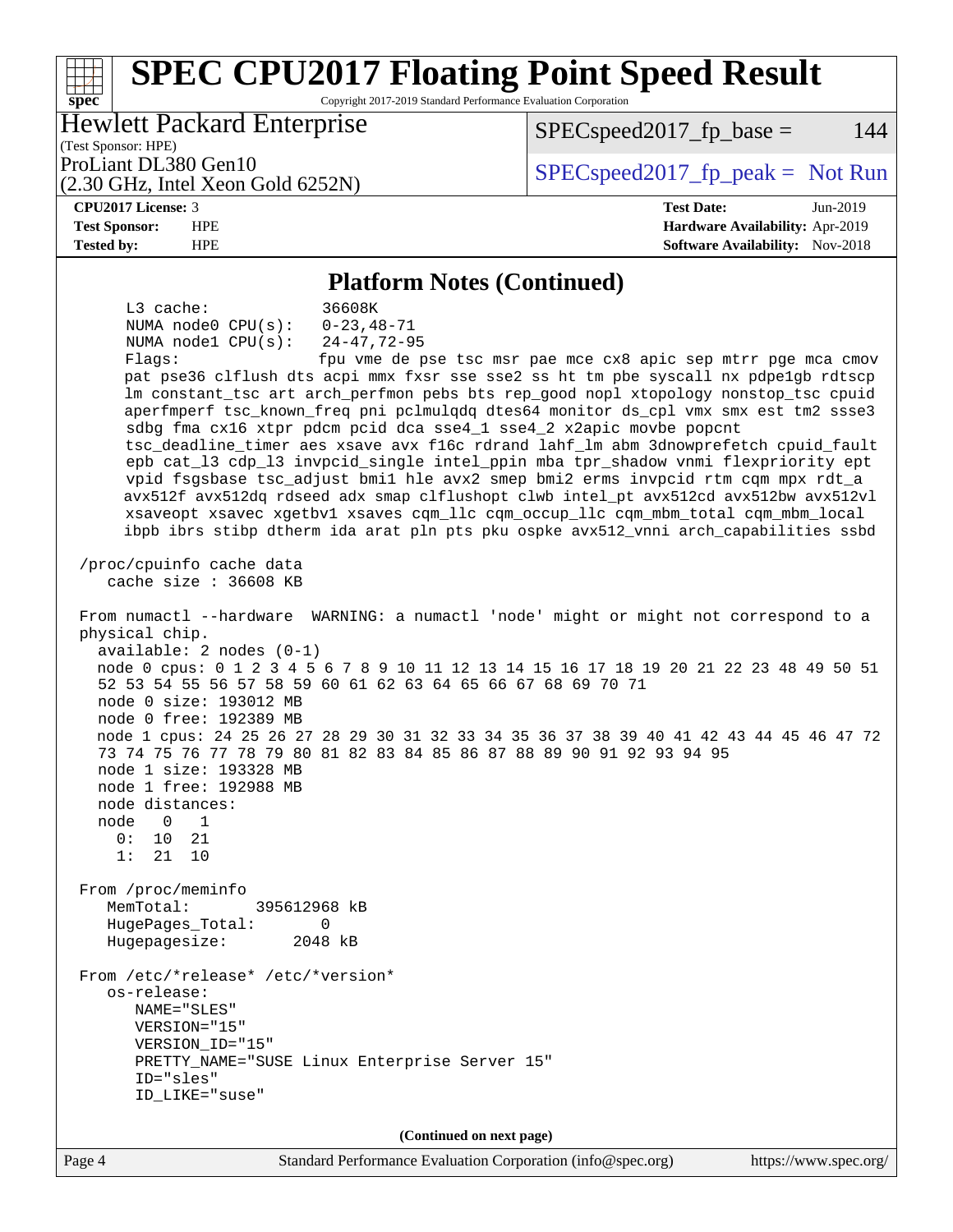#### **[spec](http://www.spec.org/) [SPEC CPU2017 Floating Point Speed Result](http://www.spec.org/auto/cpu2017/Docs/result-fields.html#SPECCPU2017FloatingPointSpeedResult)** Copyright 2017-2019 Standard Performance Evaluation Corporation (Test Sponsor: HPE) Hewlett Packard Enterprise ProLiant DL380 Gen10  $SPEC speed2017_f$   $p\_peak = Not Run$  $SPEC speed2017_fp\_base = 144$

(2.30 GHz, Intel Xeon Gold 6252N)

**[CPU2017 License:](http://www.spec.org/auto/cpu2017/Docs/result-fields.html#CPU2017License)** 3 **[Test Date:](http://www.spec.org/auto/cpu2017/Docs/result-fields.html#TestDate)** Jun-2019 **[Test Sponsor:](http://www.spec.org/auto/cpu2017/Docs/result-fields.html#TestSponsor)** HPE **[Hardware Availability:](http://www.spec.org/auto/cpu2017/Docs/result-fields.html#HardwareAvailability)** Apr-2019 **[Tested by:](http://www.spec.org/auto/cpu2017/Docs/result-fields.html#Testedby)** HPE **[Software Availability:](http://www.spec.org/auto/cpu2017/Docs/result-fields.html#SoftwareAvailability)** Nov-2018

#### **[Platform Notes \(Continued\)](http://www.spec.org/auto/cpu2017/Docs/result-fields.html#PlatformNotes)**

 ANSI\_COLOR="0;32" CPE\_NAME="cpe:/o:suse:sles:15"

uname -a:

 Linux linux-9mbf 4.12.14-23-default #1 SMP Tue May 29 21:04:44 UTC 2018 (cd0437b) x86\_64 x86\_64 x86\_64 GNU/Linux

Kernel self-reported vulnerability status:

 CVE-2017-5754 (Meltdown): Not affected CVE-2017-5753 (Spectre variant 1): Mitigation: \_\_user pointer sanitization CVE-2017-5715 (Spectre variant 2): Mitigation: Indirect Branch Restricted Speculation, IBPB, IBRS\_FW

run-level 3 Jun 13 01:40

 SPEC is set to: /home/cpu2017\_fpSpeed Filesystem Type Size Used Avail Use% Mounted on /dev/sdb4 xfs 436G 336G 101G 78% /home

 Additional information from dmidecode follows. WARNING: Use caution when you interpret this section. The 'dmidecode' program reads system data which is "intended to allow hardware to be accurately determined", but the intent may not be met, as there are frequent changes to hardware, firmware, and the "DMTF SMBIOS" standard. BIOS HPE U30 04/18/2019 Memory:

24x UNKNOWN NOT AVAILABLE 16 GB 2 rank 2933

(End of data from sysinfo program)

### **[Compiler Version Notes](http://www.spec.org/auto/cpu2017/Docs/result-fields.html#CompilerVersionNotes)**

============================================================================== CC 619.lbm\_s(base) 638.imagick\_s(base) 644.nab\_s(base) ------------------------------------------------------------------------------ Intel(R) C Intel(R) 64 Compiler for applications running on Intel(R)  $64$ , Version 19.0.1.144 Build 20181018 Copyright (C) 1985-2018 Intel Corporation. All rights reserved. ------------------------------------------------------------------------------ ============================================================================== FC 607.cactuBSSN\_s(base) ------------------------------------------------------------------------------ Intel(R) C++ Intel(R) 64 Compiler for applications running on Intel(R) 64, Version 19.0.1.144 Build 20181018 Copyright (C) 1985-2018 Intel Corporation. All rights reserved. **(Continued on next page)**

| Page 5 | Standard Performance Evaluation Corporation (info@spec.org) | https://www.spec.org/ |
|--------|-------------------------------------------------------------|-----------------------|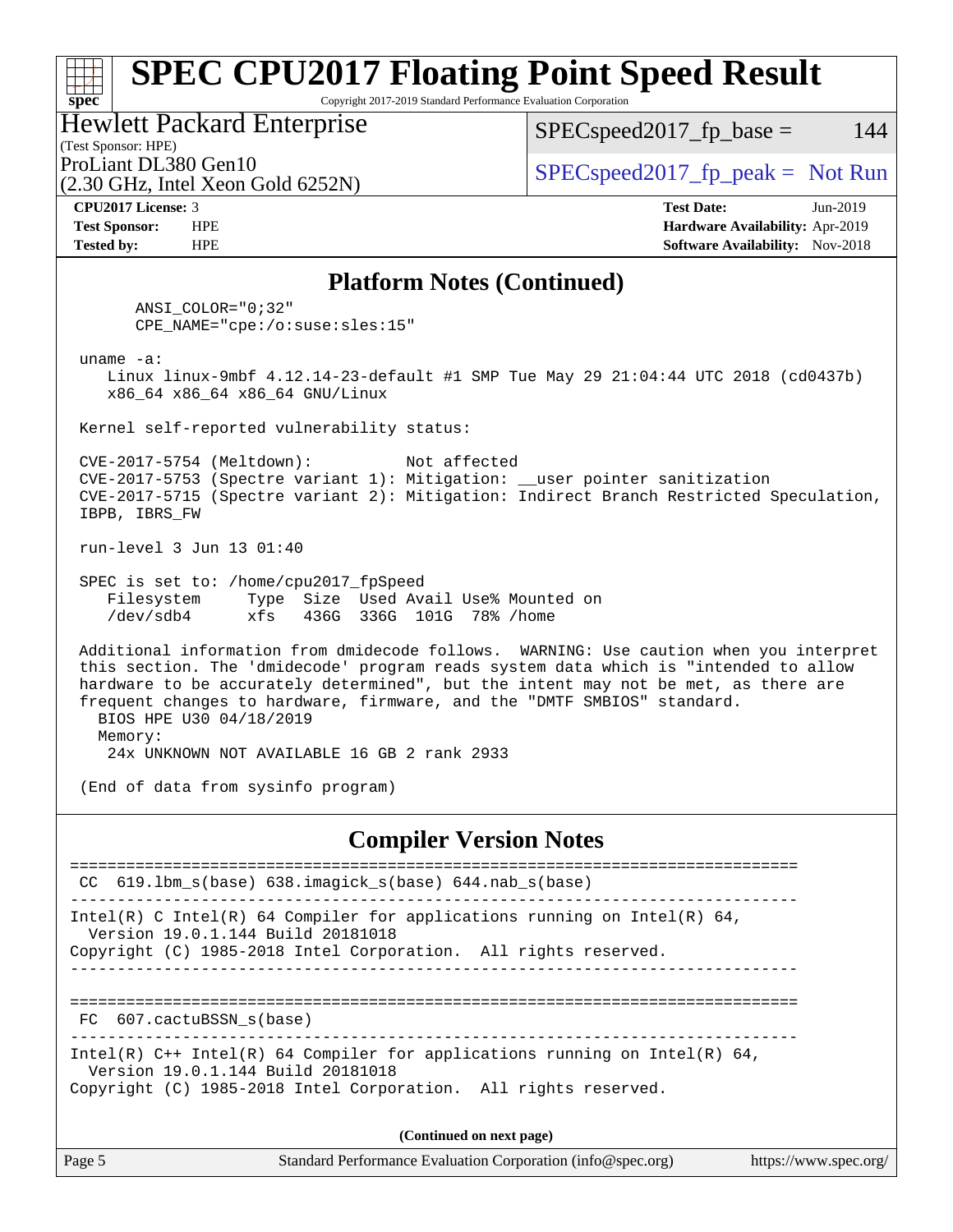Copyright 2017-2019 Standard Performance Evaluation Corporation

Hewlett Packard Enterprise

 $SPEC speed2017_fp\_base = 144$ 

(Test Sponsor: HPE)

(2.30 GHz, Intel Xeon Gold 6252N)

ProLiant DL380 Gen10<br>  $SPEC speed2017$  [p\_peak = Not Run

**[spec](http://www.spec.org/)**

**[CPU2017 License:](http://www.spec.org/auto/cpu2017/Docs/result-fields.html#CPU2017License)** 3 **[Test Date:](http://www.spec.org/auto/cpu2017/Docs/result-fields.html#TestDate)** Jun-2019 **[Test Sponsor:](http://www.spec.org/auto/cpu2017/Docs/result-fields.html#TestSponsor)** HPE **[Hardware Availability:](http://www.spec.org/auto/cpu2017/Docs/result-fields.html#HardwareAvailability)** Apr-2019 **[Tested by:](http://www.spec.org/auto/cpu2017/Docs/result-fields.html#Testedby)** HPE **HPE [Software Availability:](http://www.spec.org/auto/cpu2017/Docs/result-fields.html#SoftwareAvailability)** Nov-2018

### **[Compiler Version Notes \(Continued\)](http://www.spec.org/auto/cpu2017/Docs/result-fields.html#CompilerVersionNotes)**

| Intel(R) C Intel(R) 64 Compiler for applications running on Intel(R) 64,<br>Version 19.0.1.144 Build 20181018<br>Copyright (C) 1985-2018 Intel Corporation. All rights reserved.<br>Intel(R) Fortran Intel(R) 64 Compiler for applications running on Intel(R)<br>64, Version 19.0.1.144 Build 20181018<br>Copyright (C) 1985-2018 Intel Corporation. All rights reserved. |
|----------------------------------------------------------------------------------------------------------------------------------------------------------------------------------------------------------------------------------------------------------------------------------------------------------------------------------------------------------------------------|
|                                                                                                                                                                                                                                                                                                                                                                            |
| FC $603.bwaves$ s(base) $649.fotonik3d$ s(base) $654.roms$ s(base)                                                                                                                                                                                                                                                                                                         |
| Intel(R) Fortran Intel(R) 64 Compiler for applications running on Intel(R)<br>64, Version 19.0.1.144 Build 20181018<br>Copyright (C) 1985-2018 Intel Corporation. All rights reserved.                                                                                                                                                                                     |
| 621.wrf $s(base)$ 627.cam4 $s(base)$ 628.pop2 $s(base)$<br>CC.                                                                                                                                                                                                                                                                                                             |
| Intel(R) Fortran Intel(R) 64 Compiler for applications running on Intel(R)<br>64, Version 19.0.1.144 Build 20181018<br>Copyright (C) 1985-2018 Intel Corporation. All rights reserved.<br>Intel(R) C Intel(R) 64 Compiler for applications running on Intel(R) 64,<br>Version 19.0.1.144 Build 20181018<br>Copyright (C) 1985-2018 Intel Corporation. All rights reserved. |

## **[Base Compiler Invocation](http://www.spec.org/auto/cpu2017/Docs/result-fields.html#BaseCompilerInvocation)**

[C benchmarks](http://www.spec.org/auto/cpu2017/Docs/result-fields.html#Cbenchmarks):  $\text{icc}$  -m64 -std=c11 [Fortran benchmarks](http://www.spec.org/auto/cpu2017/Docs/result-fields.html#Fortranbenchmarks): [ifort -m64](http://www.spec.org/cpu2017/results/res2019q3/cpu2017-20190709-16077.flags.html#user_FCbase_intel_ifort_64bit_24f2bb282fbaeffd6157abe4f878425411749daecae9a33200eee2bee2fe76f3b89351d69a8130dd5949958ce389cf37ff59a95e7a40d588e8d3a57e0c3fd751) [Benchmarks using both Fortran and C](http://www.spec.org/auto/cpu2017/Docs/result-fields.html#BenchmarksusingbothFortranandC): [ifort -m64](http://www.spec.org/cpu2017/results/res2019q3/cpu2017-20190709-16077.flags.html#user_CC_FCbase_intel_ifort_64bit_24f2bb282fbaeffd6157abe4f878425411749daecae9a33200eee2bee2fe76f3b89351d69a8130dd5949958ce389cf37ff59a95e7a40d588e8d3a57e0c3fd751) [icc -m64 -std=c11](http://www.spec.org/cpu2017/results/res2019q3/cpu2017-20190709-16077.flags.html#user_CC_FCbase_intel_icc_64bit_c11_33ee0cdaae7deeeab2a9725423ba97205ce30f63b9926c2519791662299b76a0318f32ddfffdc46587804de3178b4f9328c46fa7c2b0cd779d7a61945c91cd35) [Benchmarks using Fortran, C, and C++:](http://www.spec.org/auto/cpu2017/Docs/result-fields.html#BenchmarksusingFortranCandCXX) [icpc -m64](http://www.spec.org/cpu2017/results/res2019q3/cpu2017-20190709-16077.flags.html#user_CC_CXX_FCbase_intel_icpc_64bit_4ecb2543ae3f1412ef961e0650ca070fec7b7afdcd6ed48761b84423119d1bf6bdf5cad15b44d48e7256388bc77273b966e5eb805aefd121eb22e9299b2ec9d9) [icc -m64 -std=c11](http://www.spec.org/cpu2017/results/res2019q3/cpu2017-20190709-16077.flags.html#user_CC_CXX_FCbase_intel_icc_64bit_c11_33ee0cdaae7deeeab2a9725423ba97205ce30f63b9926c2519791662299b76a0318f32ddfffdc46587804de3178b4f9328c46fa7c2b0cd779d7a61945c91cd35) [ifort -m64](http://www.spec.org/cpu2017/results/res2019q3/cpu2017-20190709-16077.flags.html#user_CC_CXX_FCbase_intel_ifort_64bit_24f2bb282fbaeffd6157abe4f878425411749daecae9a33200eee2bee2fe76f3b89351d69a8130dd5949958ce389cf37ff59a95e7a40d588e8d3a57e0c3fd751)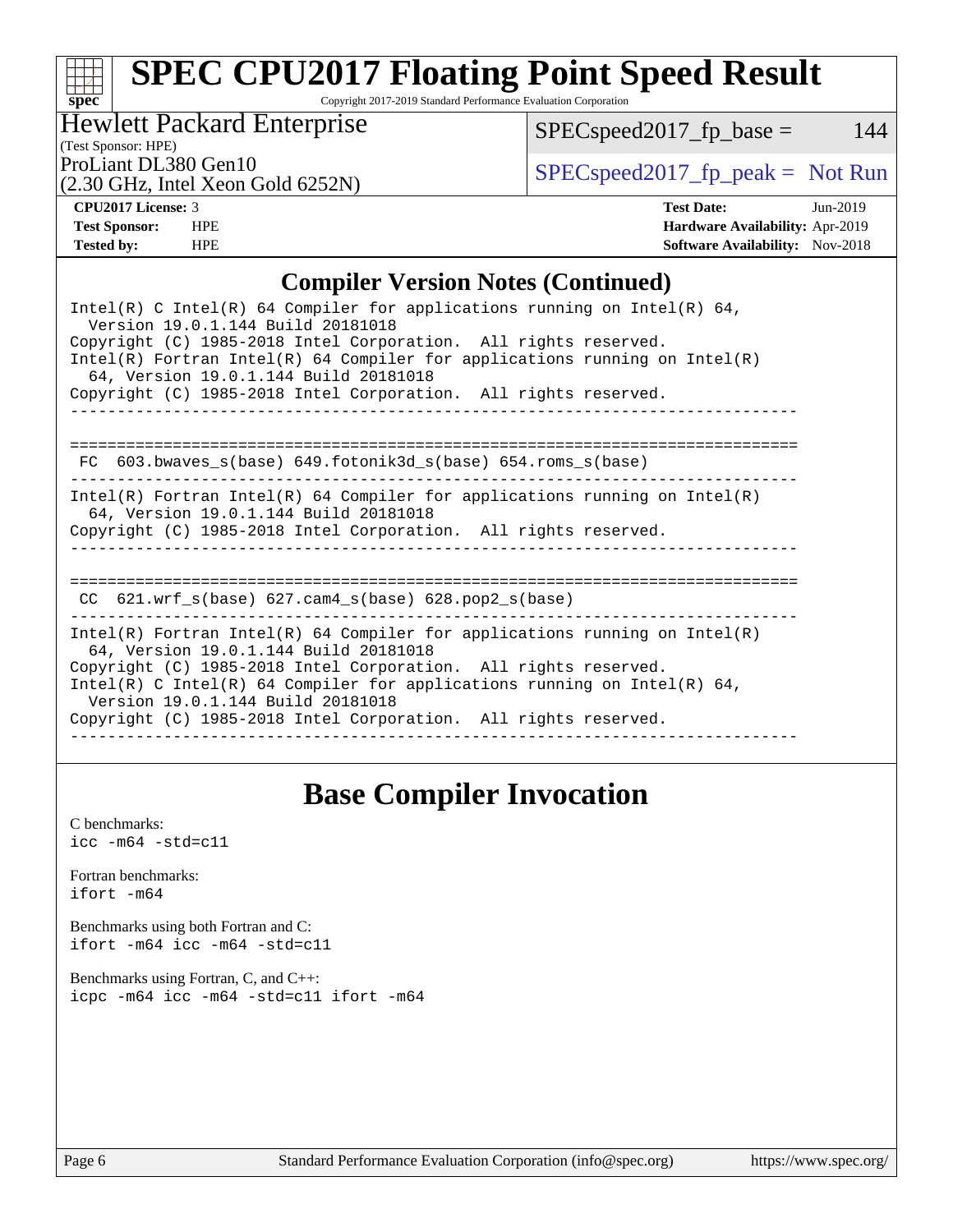Copyright 2017-2019 Standard Performance Evaluation Corporation

## Hewlett Packard Enterprise

 $SPEC speed2017<sub>fp</sub> base = 144$ 

# (Test Sponsor: HPE)

(2.30 GHz, Intel Xeon Gold 6252N)

ProLiant DL380 Gen10  $SPEC speed2017$  [p\_peak = Not Run

**[spec](http://www.spec.org/)**

**[CPU2017 License:](http://www.spec.org/auto/cpu2017/Docs/result-fields.html#CPU2017License)** 3 **[Test Date:](http://www.spec.org/auto/cpu2017/Docs/result-fields.html#TestDate)** Jun-2019 **[Test Sponsor:](http://www.spec.org/auto/cpu2017/Docs/result-fields.html#TestSponsor)** HPE **[Hardware Availability:](http://www.spec.org/auto/cpu2017/Docs/result-fields.html#HardwareAvailability)** Apr-2019 **[Tested by:](http://www.spec.org/auto/cpu2017/Docs/result-fields.html#Testedby)** HPE **[Software Availability:](http://www.spec.org/auto/cpu2017/Docs/result-fields.html#SoftwareAvailability)** Nov-2018

## **[Base Portability Flags](http://www.spec.org/auto/cpu2017/Docs/result-fields.html#BasePortabilityFlags)**

 603.bwaves\_s: [-DSPEC\\_LP64](http://www.spec.org/cpu2017/results/res2019q3/cpu2017-20190709-16077.flags.html#suite_basePORTABILITY603_bwaves_s_DSPEC_LP64) 607.cactuBSSN\_s: [-DSPEC\\_LP64](http://www.spec.org/cpu2017/results/res2019q3/cpu2017-20190709-16077.flags.html#suite_basePORTABILITY607_cactuBSSN_s_DSPEC_LP64) 619.lbm\_s: [-DSPEC\\_LP64](http://www.spec.org/cpu2017/results/res2019q3/cpu2017-20190709-16077.flags.html#suite_basePORTABILITY619_lbm_s_DSPEC_LP64) 621.wrf\_s: [-DSPEC\\_LP64](http://www.spec.org/cpu2017/results/res2019q3/cpu2017-20190709-16077.flags.html#suite_basePORTABILITY621_wrf_s_DSPEC_LP64) [-DSPEC\\_CASE\\_FLAG](http://www.spec.org/cpu2017/results/res2019q3/cpu2017-20190709-16077.flags.html#b621.wrf_s_baseCPORTABILITY_DSPEC_CASE_FLAG) [-convert big\\_endian](http://www.spec.org/cpu2017/results/res2019q3/cpu2017-20190709-16077.flags.html#user_baseFPORTABILITY621_wrf_s_convert_big_endian_c3194028bc08c63ac5d04de18c48ce6d347e4e562e8892b8bdbdc0214820426deb8554edfa529a3fb25a586e65a3d812c835984020483e7e73212c4d31a38223) 627.cam4\_s: [-DSPEC\\_LP64](http://www.spec.org/cpu2017/results/res2019q3/cpu2017-20190709-16077.flags.html#suite_basePORTABILITY627_cam4_s_DSPEC_LP64) [-DSPEC\\_CASE\\_FLAG](http://www.spec.org/cpu2017/results/res2019q3/cpu2017-20190709-16077.flags.html#b627.cam4_s_baseCPORTABILITY_DSPEC_CASE_FLAG) 628.pop2\_s: [-DSPEC\\_LP64](http://www.spec.org/cpu2017/results/res2019q3/cpu2017-20190709-16077.flags.html#suite_basePORTABILITY628_pop2_s_DSPEC_LP64) [-DSPEC\\_CASE\\_FLAG](http://www.spec.org/cpu2017/results/res2019q3/cpu2017-20190709-16077.flags.html#b628.pop2_s_baseCPORTABILITY_DSPEC_CASE_FLAG) [-convert big\\_endian](http://www.spec.org/cpu2017/results/res2019q3/cpu2017-20190709-16077.flags.html#user_baseFPORTABILITY628_pop2_s_convert_big_endian_c3194028bc08c63ac5d04de18c48ce6d347e4e562e8892b8bdbdc0214820426deb8554edfa529a3fb25a586e65a3d812c835984020483e7e73212c4d31a38223) [-assume byterecl](http://www.spec.org/cpu2017/results/res2019q3/cpu2017-20190709-16077.flags.html#user_baseFPORTABILITY628_pop2_s_assume_byterecl_7e47d18b9513cf18525430bbf0f2177aa9bf368bc7a059c09b2c06a34b53bd3447c950d3f8d6c70e3faf3a05c8557d66a5798b567902e8849adc142926523472) 638.imagick\_s: [-DSPEC\\_LP64](http://www.spec.org/cpu2017/results/res2019q3/cpu2017-20190709-16077.flags.html#suite_basePORTABILITY638_imagick_s_DSPEC_LP64) 644.nab\_s: [-DSPEC\\_LP64](http://www.spec.org/cpu2017/results/res2019q3/cpu2017-20190709-16077.flags.html#suite_basePORTABILITY644_nab_s_DSPEC_LP64) 649.fotonik3d\_s: [-DSPEC\\_LP64](http://www.spec.org/cpu2017/results/res2019q3/cpu2017-20190709-16077.flags.html#suite_basePORTABILITY649_fotonik3d_s_DSPEC_LP64) 654.roms\_s: [-DSPEC\\_LP64](http://www.spec.org/cpu2017/results/res2019q3/cpu2017-20190709-16077.flags.html#suite_basePORTABILITY654_roms_s_DSPEC_LP64)

# **[Base Optimization Flags](http://www.spec.org/auto/cpu2017/Docs/result-fields.html#BaseOptimizationFlags)**

#### [C benchmarks](http://www.spec.org/auto/cpu2017/Docs/result-fields.html#Cbenchmarks):

[-xCORE-AVX512](http://www.spec.org/cpu2017/results/res2019q3/cpu2017-20190709-16077.flags.html#user_CCbase_f-xCORE-AVX512) [-ipo](http://www.spec.org/cpu2017/results/res2019q3/cpu2017-20190709-16077.flags.html#user_CCbase_f-ipo) [-O3](http://www.spec.org/cpu2017/results/res2019q3/cpu2017-20190709-16077.flags.html#user_CCbase_f-O3) [-no-prec-div](http://www.spec.org/cpu2017/results/res2019q3/cpu2017-20190709-16077.flags.html#user_CCbase_f-no-prec-div) [-qopt-prefetch](http://www.spec.org/cpu2017/results/res2019q3/cpu2017-20190709-16077.flags.html#user_CCbase_f-qopt-prefetch) [-ffinite-math-only](http://www.spec.org/cpu2017/results/res2019q3/cpu2017-20190709-16077.flags.html#user_CCbase_f_finite_math_only_cb91587bd2077682c4b38af759c288ed7c732db004271a9512da14a4f8007909a5f1427ecbf1a0fb78ff2a814402c6114ac565ca162485bbcae155b5e4258871) [-qopt-mem-layout-trans=4](http://www.spec.org/cpu2017/results/res2019q3/cpu2017-20190709-16077.flags.html#user_CCbase_f-qopt-mem-layout-trans_fa39e755916c150a61361b7846f310bcdf6f04e385ef281cadf3647acec3f0ae266d1a1d22d972a7087a248fd4e6ca390a3634700869573d231a252c784941a8) [-qopenmp](http://www.spec.org/cpu2017/results/res2019q3/cpu2017-20190709-16077.flags.html#user_CCbase_qopenmp_16be0c44f24f464004c6784a7acb94aca937f053568ce72f94b139a11c7c168634a55f6653758ddd83bcf7b8463e8028bb0b48b77bcddc6b78d5d95bb1df2967) [-DSPEC\\_OPENMP](http://www.spec.org/cpu2017/results/res2019q3/cpu2017-20190709-16077.flags.html#suite_CCbase_DSPEC_OPENMP)

#### [Fortran benchmarks](http://www.spec.org/auto/cpu2017/Docs/result-fields.html#Fortranbenchmarks):

[-DSPEC\\_OPENMP](http://www.spec.org/cpu2017/results/res2019q3/cpu2017-20190709-16077.flags.html#suite_FCbase_DSPEC_OPENMP) [-xCORE-AVX512](http://www.spec.org/cpu2017/results/res2019q3/cpu2017-20190709-16077.flags.html#user_FCbase_f-xCORE-AVX512) [-ipo](http://www.spec.org/cpu2017/results/res2019q3/cpu2017-20190709-16077.flags.html#user_FCbase_f-ipo) [-O3](http://www.spec.org/cpu2017/results/res2019q3/cpu2017-20190709-16077.flags.html#user_FCbase_f-O3) [-no-prec-div](http://www.spec.org/cpu2017/results/res2019q3/cpu2017-20190709-16077.flags.html#user_FCbase_f-no-prec-div) [-qopt-prefetch](http://www.spec.org/cpu2017/results/res2019q3/cpu2017-20190709-16077.flags.html#user_FCbase_f-qopt-prefetch) [-ffinite-math-only](http://www.spec.org/cpu2017/results/res2019q3/cpu2017-20190709-16077.flags.html#user_FCbase_f_finite_math_only_cb91587bd2077682c4b38af759c288ed7c732db004271a9512da14a4f8007909a5f1427ecbf1a0fb78ff2a814402c6114ac565ca162485bbcae155b5e4258871) [-qopt-mem-layout-trans=4](http://www.spec.org/cpu2017/results/res2019q3/cpu2017-20190709-16077.flags.html#user_FCbase_f-qopt-mem-layout-trans_fa39e755916c150a61361b7846f310bcdf6f04e385ef281cadf3647acec3f0ae266d1a1d22d972a7087a248fd4e6ca390a3634700869573d231a252c784941a8) [-qopenmp](http://www.spec.org/cpu2017/results/res2019q3/cpu2017-20190709-16077.flags.html#user_FCbase_qopenmp_16be0c44f24f464004c6784a7acb94aca937f053568ce72f94b139a11c7c168634a55f6653758ddd83bcf7b8463e8028bb0b48b77bcddc6b78d5d95bb1df2967) [-nostandard-realloc-lhs](http://www.spec.org/cpu2017/results/res2019q3/cpu2017-20190709-16077.flags.html#user_FCbase_f_2003_std_realloc_82b4557e90729c0f113870c07e44d33d6f5a304b4f63d4c15d2d0f1fab99f5daaed73bdb9275d9ae411527f28b936061aa8b9c8f2d63842963b95c9dd6426b8a)

#### [Benchmarks using both Fortran and C](http://www.spec.org/auto/cpu2017/Docs/result-fields.html#BenchmarksusingbothFortranandC):

[-xCORE-AVX512](http://www.spec.org/cpu2017/results/res2019q3/cpu2017-20190709-16077.flags.html#user_CC_FCbase_f-xCORE-AVX512) [-ipo](http://www.spec.org/cpu2017/results/res2019q3/cpu2017-20190709-16077.flags.html#user_CC_FCbase_f-ipo) [-O3](http://www.spec.org/cpu2017/results/res2019q3/cpu2017-20190709-16077.flags.html#user_CC_FCbase_f-O3) [-no-prec-div](http://www.spec.org/cpu2017/results/res2019q3/cpu2017-20190709-16077.flags.html#user_CC_FCbase_f-no-prec-div) [-qopt-prefetch](http://www.spec.org/cpu2017/results/res2019q3/cpu2017-20190709-16077.flags.html#user_CC_FCbase_f-qopt-prefetch) [-ffinite-math-only](http://www.spec.org/cpu2017/results/res2019q3/cpu2017-20190709-16077.flags.html#user_CC_FCbase_f_finite_math_only_cb91587bd2077682c4b38af759c288ed7c732db004271a9512da14a4f8007909a5f1427ecbf1a0fb78ff2a814402c6114ac565ca162485bbcae155b5e4258871) [-qopt-mem-layout-trans=4](http://www.spec.org/cpu2017/results/res2019q3/cpu2017-20190709-16077.flags.html#user_CC_FCbase_f-qopt-mem-layout-trans_fa39e755916c150a61361b7846f310bcdf6f04e385ef281cadf3647acec3f0ae266d1a1d22d972a7087a248fd4e6ca390a3634700869573d231a252c784941a8) [-qopenmp](http://www.spec.org/cpu2017/results/res2019q3/cpu2017-20190709-16077.flags.html#user_CC_FCbase_qopenmp_16be0c44f24f464004c6784a7acb94aca937f053568ce72f94b139a11c7c168634a55f6653758ddd83bcf7b8463e8028bb0b48b77bcddc6b78d5d95bb1df2967) [-DSPEC\\_OPENMP](http://www.spec.org/cpu2017/results/res2019q3/cpu2017-20190709-16077.flags.html#suite_CC_FCbase_DSPEC_OPENMP) [-nostandard-realloc-lhs](http://www.spec.org/cpu2017/results/res2019q3/cpu2017-20190709-16077.flags.html#user_CC_FCbase_f_2003_std_realloc_82b4557e90729c0f113870c07e44d33d6f5a304b4f63d4c15d2d0f1fab99f5daaed73bdb9275d9ae411527f28b936061aa8b9c8f2d63842963b95c9dd6426b8a)

#### [Benchmarks using Fortran, C, and C++:](http://www.spec.org/auto/cpu2017/Docs/result-fields.html#BenchmarksusingFortranCandCXX)

[-xCORE-AVX512](http://www.spec.org/cpu2017/results/res2019q3/cpu2017-20190709-16077.flags.html#user_CC_CXX_FCbase_f-xCORE-AVX512) [-ipo](http://www.spec.org/cpu2017/results/res2019q3/cpu2017-20190709-16077.flags.html#user_CC_CXX_FCbase_f-ipo) [-O3](http://www.spec.org/cpu2017/results/res2019q3/cpu2017-20190709-16077.flags.html#user_CC_CXX_FCbase_f-O3) [-no-prec-div](http://www.spec.org/cpu2017/results/res2019q3/cpu2017-20190709-16077.flags.html#user_CC_CXX_FCbase_f-no-prec-div) [-qopt-prefetch](http://www.spec.org/cpu2017/results/res2019q3/cpu2017-20190709-16077.flags.html#user_CC_CXX_FCbase_f-qopt-prefetch) [-ffinite-math-only](http://www.spec.org/cpu2017/results/res2019q3/cpu2017-20190709-16077.flags.html#user_CC_CXX_FCbase_f_finite_math_only_cb91587bd2077682c4b38af759c288ed7c732db004271a9512da14a4f8007909a5f1427ecbf1a0fb78ff2a814402c6114ac565ca162485bbcae155b5e4258871) [-qopt-mem-layout-trans=4](http://www.spec.org/cpu2017/results/res2019q3/cpu2017-20190709-16077.flags.html#user_CC_CXX_FCbase_f-qopt-mem-layout-trans_fa39e755916c150a61361b7846f310bcdf6f04e385ef281cadf3647acec3f0ae266d1a1d22d972a7087a248fd4e6ca390a3634700869573d231a252c784941a8) [-qopenmp](http://www.spec.org/cpu2017/results/res2019q3/cpu2017-20190709-16077.flags.html#user_CC_CXX_FCbase_qopenmp_16be0c44f24f464004c6784a7acb94aca937f053568ce72f94b139a11c7c168634a55f6653758ddd83bcf7b8463e8028bb0b48b77bcddc6b78d5d95bb1df2967) [-DSPEC\\_OPENMP](http://www.spec.org/cpu2017/results/res2019q3/cpu2017-20190709-16077.flags.html#suite_CC_CXX_FCbase_DSPEC_OPENMP) [-nostandard-realloc-lhs](http://www.spec.org/cpu2017/results/res2019q3/cpu2017-20190709-16077.flags.html#user_CC_CXX_FCbase_f_2003_std_realloc_82b4557e90729c0f113870c07e44d33d6f5a304b4f63d4c15d2d0f1fab99f5daaed73bdb9275d9ae411527f28b936061aa8b9c8f2d63842963b95c9dd6426b8a)

The flags files that were used to format this result can be browsed at

<http://www.spec.org/cpu2017/flags/Intel-ic18.0-official-linux64.2019-04-02.html> <http://www.spec.org/cpu2017/flags/HPE-Platform-Flags-Intel-V1.2-CLX-revB.html>

You can also download the XML flags sources by saving the following links: <http://www.spec.org/cpu2017/flags/Intel-ic18.0-official-linux64.2019-04-02.xml> <http://www.spec.org/cpu2017/flags/HPE-Platform-Flags-Intel-V1.2-CLX-revB.xml>